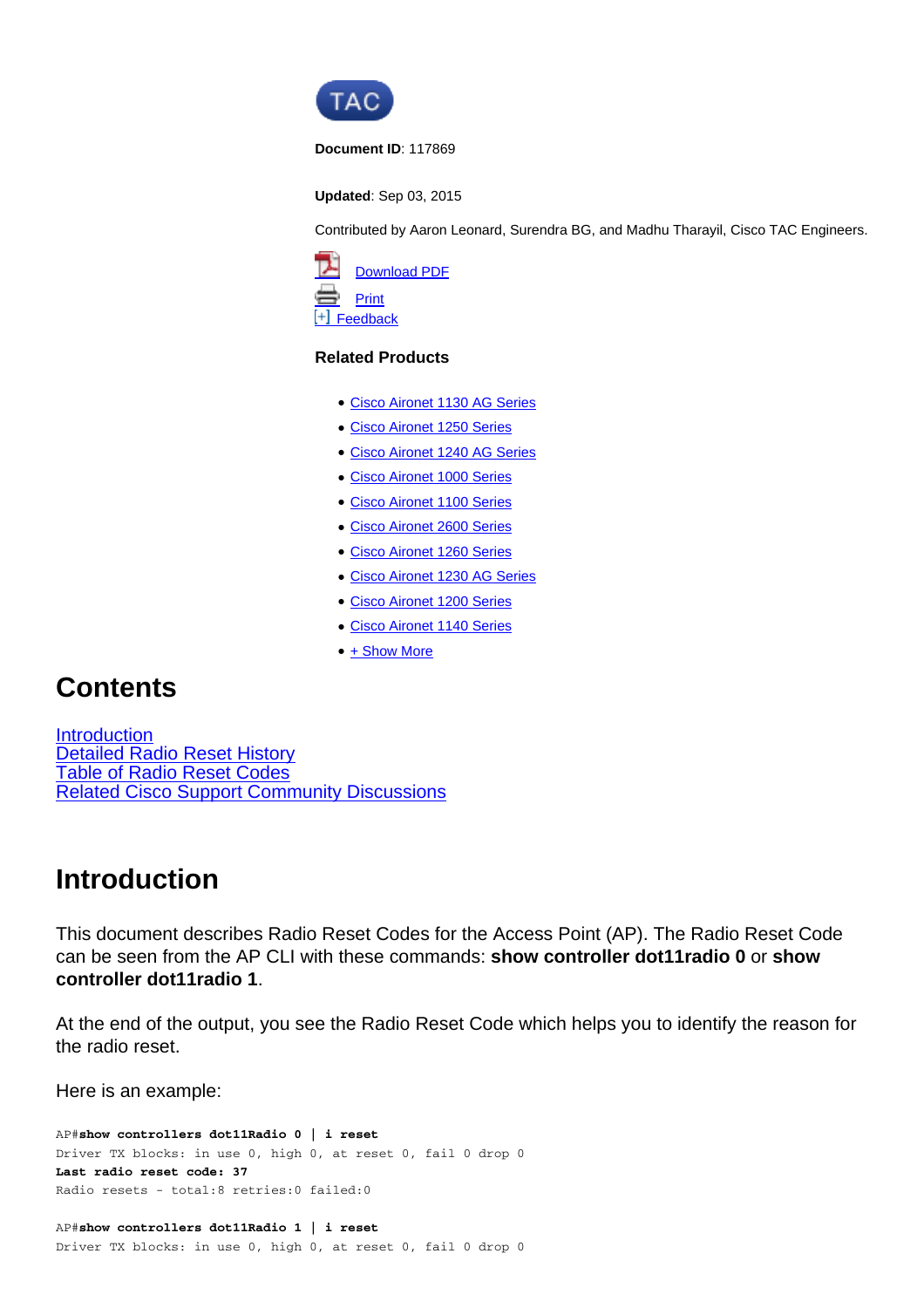# **Detailed Radio Reset History**

In order to see the radio reset history, enter these privileged exec mode commands on the AP:

```
ap#show trace dot11_rst display time format local
ap#show trace dot11_rst
```
You can then compare the radio reset history with the general AP log (**show ap log** command) in order to determine what went on around the time of the resets and how long the radios were unavailable.

# **Table of Radio Reset Codes**

| <b>Reset</b>   |                                                                   |                                                                                                                                                                                                                                                                                                                                                                                         |
|----------------|-------------------------------------------------------------------|-----------------------------------------------------------------------------------------------------------------------------------------------------------------------------------------------------------------------------------------------------------------------------------------------------------------------------------------------------------------------------------------|
| #              | <b>Code Reset Code</b>                                            | <b>Radio Reset Reason</b>                                                                                                                                                                                                                                                                                                                                                               |
| $\vert$ 1      | RADIO_FC_FLASH                                                    | The radio has failed to respond to the "dot11 flash" command. No<br>applicable for 802.11n radios.                                                                                                                                                                                                                                                                                      |
| 2 <br>3        | RADIO FC RESET<br>RADIO_FC_START                                  | The radio has failed to respond to a request to reset the interface<br>The radio failed to start.                                                                                                                                                                                                                                                                                       |
| 4              | RADIO_FC_CLIENT_FREE                                              | The radio or radio driver was unable to completely remove a clie<br>no longer serviced by the radio.<br>A completed packet transmission resulted in an unexpected statu                                                                                                                                                                                                                 |
| 5              | RADIO_FC_TX_STATE                                                 | from the hardware. This failure automatically results in a radio co<br>written to the flash filesystem.                                                                                                                                                                                                                                                                                 |
| 6              | RADIO_FC_TX_STOPPED                                               | One or more packets have been submitted to the radio to be tran<br>but have not been reported as completed for 60 seconds.                                                                                                                                                                                                                                                              |
| $ 7\>$         | RADIO_FC_TX_STUCK                                                 | --not used--                                                                                                                                                                                                                                                                                                                                                                            |
| 8              | RADIO_FC_TX_RING_ADDR                                             | A packet that has completed transmission is reported with an inv<br>internal memory address. Not applicable to 802.11n radios.                                                                                                                                                                                                                                                          |
| 9<br>10<br> 11 | RADIO FC TX ACTIVE Q<br>RADIO_FC_TX_INPROG<br>RADIO_FC_TX_REF_CNT | A transmit packet is attempted to be removed from an empty que<br>The driver attempts to free a packet that the radio still has in prog<br>Memory for a completed transmission is attempted to be release                                                                                                                                                                               |
| 12             | RADIO_FC_TX_AMSDU_STATE                                           | The status of a transmitted Aggregation MAC Service Data Unit<br>packet is indeterminate.                                                                                                                                                                                                                                                                                               |
| 13             | RADIO_FC_BA_LOST                                                  | An 802.11n Block Ack packet is assembled for a client that does                                                                                                                                                                                                                                                                                                                         |
| 14             | RADIO_FC_CMD_TIMEOUT                                              | A command from the AP to the radio has taken 12 seconds with<br>response.                                                                                                                                                                                                                                                                                                               |
| 15             | RADIO_FC_CMD_FAILED                                               | The radio reported that a command from the AP has failed to exe                                                                                                                                                                                                                                                                                                                         |
| 16             | RADIO_FC_CMD_BUSY                                                 | A command from the AP to the radio does not appear to complet<br>applicable to 802.11n radios.                                                                                                                                                                                                                                                                                          |
| 17             | RADIO_FC_BAP_ERR                                                  | A PCMCIA timeout occured when accessing a radio register. Do<br>apply to 802.11n radios.apply to 802.11n radios.A PCMCIA time<br>occured when accessing a radio register. Does not apply to 802.<br>radios. A PCMCIA timeout occured when accessing a radio regist<br>not apply to 802.11n radios.A PCMCIA timeout occured when ad<br>radio register. Does not apply to 802.11n radios. |
| 18             | RADIO_FC_LOAD_TIMEOUT                                             | The AP timed out when it attempted to load the radio's firmware.                                                                                                                                                                                                                                                                                                                        |
| 19             | RADIO_FC_LOAD_FAIL                                                | The copy of radio firmware from the AP to the radio completed, b<br>not accepted by the radio.                                                                                                                                                                                                                                                                                          |
| 20<br> 21      | RADIO_FC_RX_PTR<br>RADIO_FC_BUS_RESET                             | A received packet points to an invalid area of memory.<br>An unexpected radio reset occurred in a four-radio system.                                                                                                                                                                                                                                                                    |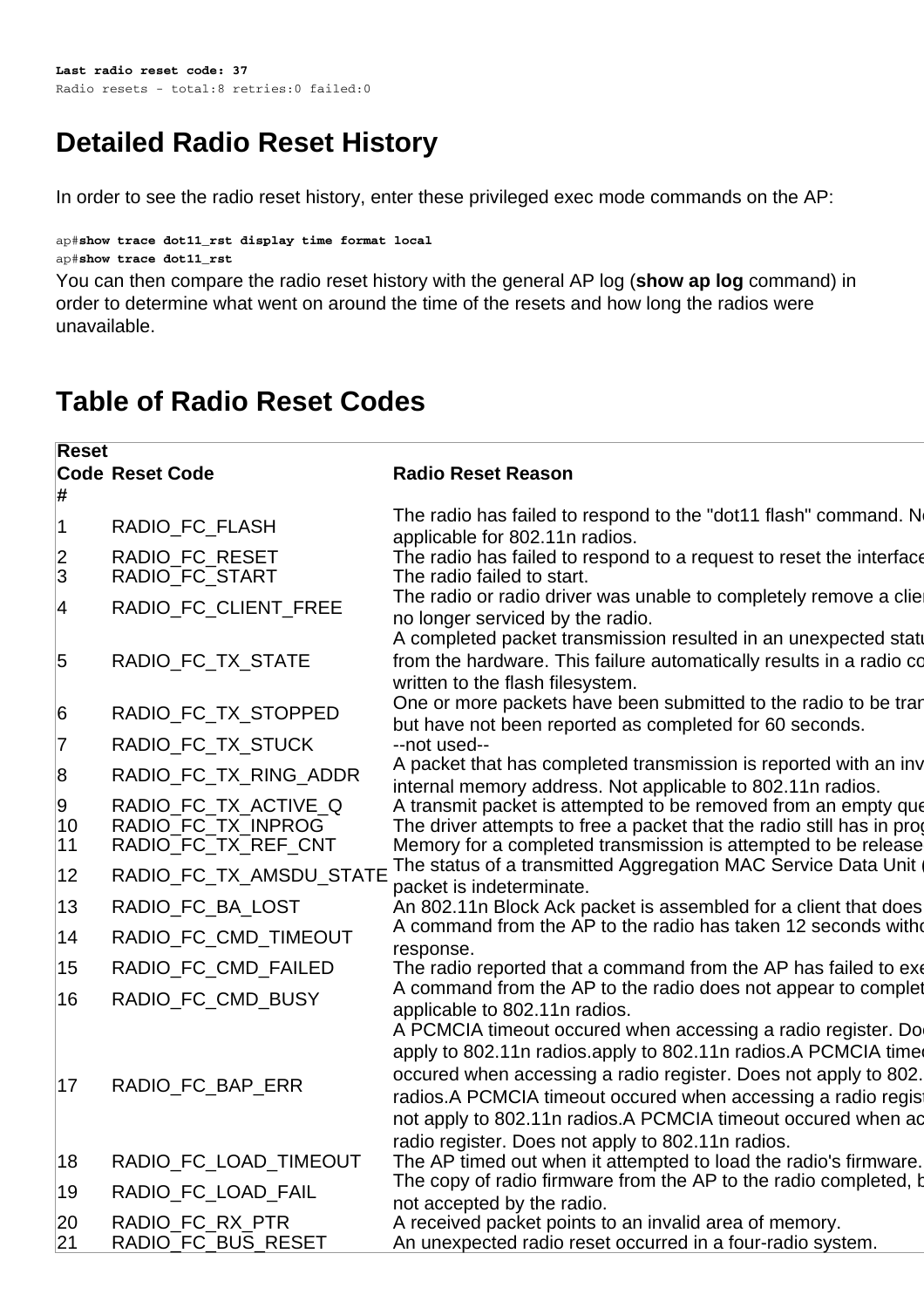|          |                                                | The AP was unable to find or load an appropriate radio firmware                                                            |
|----------|------------------------------------------------|----------------------------------------------------------------------------------------------------------------------------|
| 22       | RADIO_FC_GET_CODE                              | load into the radio. This could occur if the firmware image is miss<br>corrupted.                                          |
|          | RADIO_FC_TX_JAMMED                             | The radio hardware transmitter-watchdog detected a stuck packe                                                             |
| 23       |                                                | reset of only the hardware transmitter was unsuccessful.                                                                   |
| 24       | RADIO_FC_CLIENT_STUCK                          | Client packets cannot be transmitted. Client packet stuck in radio<br>than 60 seconds.                                     |
| 25       | RADIO_FC_SPECTRUM                              | Spectrum Firmware, from Clean Air module, requires a radio rese                                                            |
| 26       | RADIO_FC_RX_RING_ADDR                          | There is a problem in the Radio packet receive buffer. Bad RX R<br>Address.                                                |
| 27       | RADIO_FC_NDP_STUCK                             | --not used--                                                                                                               |
| 28       | RADIO_RC_RF_MON                                | The radio goes into or out of monitor mode, due to the CLI enable                                                          |
|          |                                                | Radio Frequency (RF) monitor/store mode.<br>The radio goes into or out of promiscuous monitor mode, due to                 |
| 29       | RADIO_RC_RF_MON_PROM                           | RF monitor promiscous mode.                                                                                                |
| 30       | RADIO_RC_TRACE                                 | Radio debug tracing is turned on or off, due to start or stop all Do<br>tracing.                                           |
| 31       | RADIO RC PCI RESET                             | Hardware radio reset. PCI bus reset.                                                                                       |
| 32       | RADIO_RC_ANT_ALIGN                             | Start radio in special mode for directional antenna alignment.                                                             |
| 33       | RADIO_RC_DFS_NON_ROOT<br>RADIO RC DFS NO CHAN  | Dynamic Frequency Selection reset for non-root radio.                                                                      |
| 34<br>35 | RADIO_RC_DFS                                   | Dynamic Frequency Selection reset due to no channels available<br>Dynamic Frequency Selection channel change.              |
| 36       | RADIO RC_DFS_CHAN_WAIT                         | Dynamic Frequency Selection reset waiting for available channel                                                            |
| 37       | RADIO_RC_IDB_RESET                             | Radio interface reset.                                                                                                     |
| 38       | RADIO_RC_IOS_RELOAD                            | Radio reset prior to Cisco IOS software reload.                                                                            |
| 39<br>40 | RADIO_RC_IOS_IP_ADR_CHG<br>RADIO_RC_REFLASH    | Radio reset due to Cisco IOS IP address change.                                                                            |
| 41       | RADIO_RC_CCK_TX                                | Radio reset prior to reflashing the radio.<br>CCK transmit on dual antennas enable or disable.                             |
| 42       | RADIO_RC_WME                                   | Enable or disable World Mode IE.                                                                                           |
| 43       | RADIO_RC_FCC_TST_STOP                          | Stop FCC compliance testing mode.                                                                                          |
| 44       | RADIO_RC_FCC_TST                               | Start FCC compliance testing mode.                                                                                         |
| 45       | RADIO_RC_CAR_BUSY_TST                          | Carrier busy test via the CLI.                                                                                             |
| 46<br>47 | RADIO RC DRIVER CHK<br>RADIO_RC_COMP_MODE      | Reset if radio becomes disabled.<br>FCC test mode interface reset.                                                         |
| 48       | RADIO_RC_CONFIG                                | Radio reset due to configuration change.                                                                                   |
| 49       | RADIO_RC_MESH_BACKHAUL Clear mesh backhaul.    |                                                                                                                            |
| 50       | RADIO_RC_MESH_LISTEN                           | Set as mesh listener. Radio reset due to enable/disable listening<br>broadcast on 802.11b (for mesh APs).                  |
| 51       | RADIO RC RST TX COMP                           | Reset on transmit completion.                                                                                              |
| 52       | RADIO_RC_DFER_MCAST                            | Reset on completion of deferred multicast packets.                                                                         |
| 53       | RADIO RC IDB ENABLE                            | Radio interface has been enabled.                                                                                          |
| 54<br>55 | RADIO_RC_IDB_SHUTDOWN<br>RADIO_RC_DOT11_GO_DN  | Radio interface has been shutdown.<br>Cisco IOS software interface goes down.                                              |
| 56       | RADIO_RC_ETHER_GO_DN                           | Cisco IOS ethernet link goes down.                                                                                         |
| 57       | RADIO_RC_IF_GO_UP                              | Cisco IOS software interface comes up.                                                                                     |
| 58       | RADIO_RC_UPLINK_CLNT_DN                        | Uplink client goes away.                                                                                                   |
| 59<br>60 | RADIO_RC_UPLINK_CLNT_UP<br>RADIO_RC_SET_CONFIG | Uplink client comes up.                                                                                                    |
| 61       | RADIO_RC_UPD_PHON_SUP                          | Radio configuration change.<br>Symbol phone extension support has been enabled or disabled.                                |
| 62       | RADIO_RC_SET_CHANNEL                           | Radio channel set. Reset while setting channel from Control and                                                            |
| 63       | RADIO_RC_HANDLE_UA                             | Provisioning of Wireless Access Points (CAPWAP).<br>Universal Access (Mesh) is disabled.                                   |
| 64       | RADIO_RC_RLDP_START                            | Rogue Location Discovery Protocol start.                                                                                   |
| 65       | RADIO_RC_RLDP_START                            | Rogue Location Discovery Protocol stop.                                                                                    |
| 66       | RADIO_RC_DFS_DEBUG                             | Dynamic Frequency Selection debug mode. Reset due to test Dy<br>Frequency Selection (DFS) command.                         |
| 67       | RADIO_RC_HOSTNAME_CHG                          | Hostname change after association.                                                                                         |
| 68       | RADIO_RC_CMD_ROUTINE                           | Radio interface reset from command routines. Reset while config<br>station_role/beamforming/Space-Time Block Coding (STBC) |
|          |                                                |                                                                                                                            |